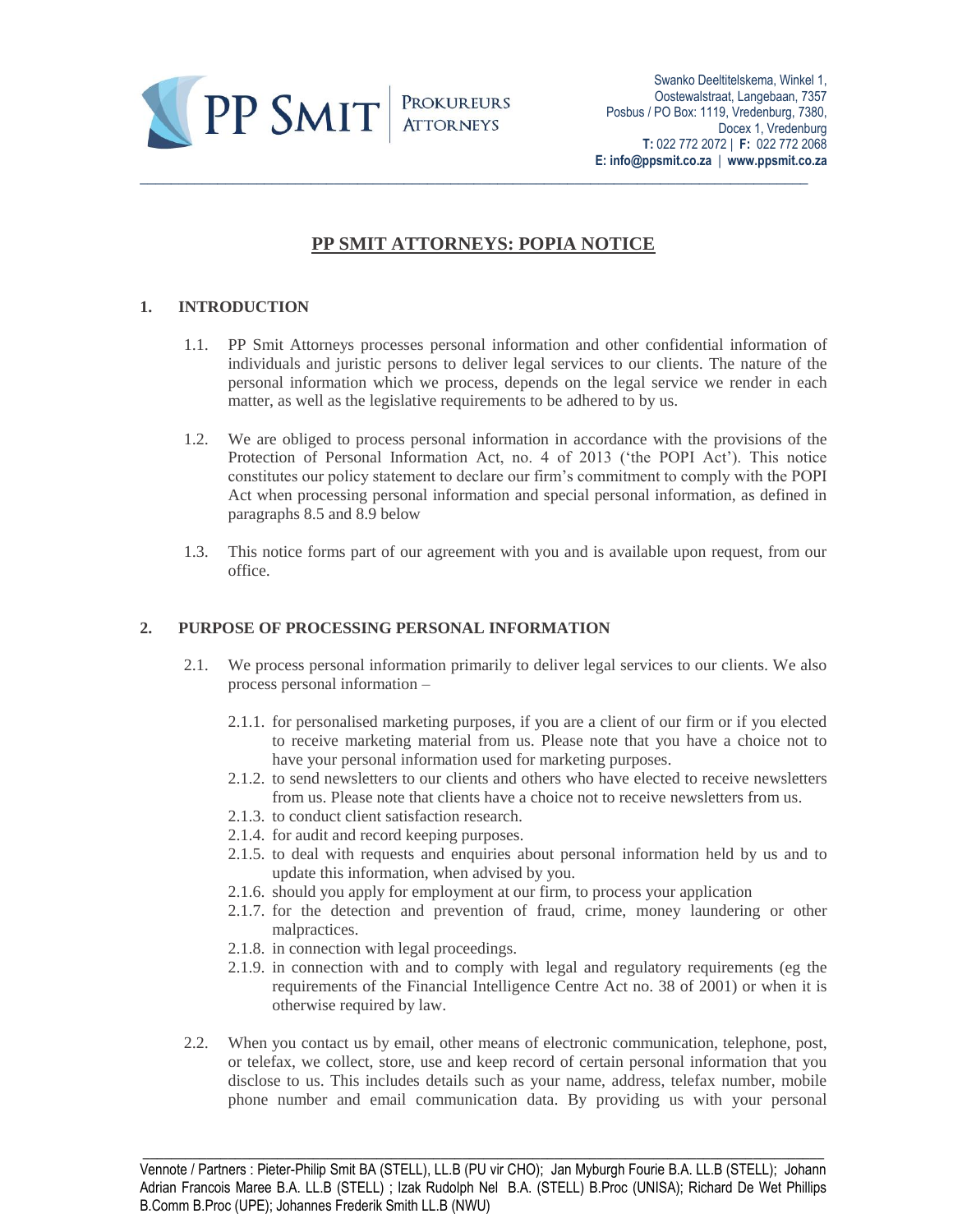information, you authorise us and associated entities or third parties (where applicable) to process such information as set out herein.

- 2.3. We do not intentionally collect or use personal information of children (persons under the age of 18 years), unless with express consent of a parent or guardian, or if the law otherwise allows or requires us to process such personal information.
- 2.4. We do not process special personal Information about you unless
	- 2.4.1. it is necessary to establish, exercise or defend a right or obligation in law (eg we have to process information relating to your health as part of our screening processes when you access our premises, in order to comply with Covid-19 regulations and protocols).
	- 2.4.2. we have obtained your consent to do so (eg should you apply for employment at our firm, we require your permission to do a criminal record check to process information which relates to your criminal record, if any.
- 2.5. We are committed to process personal information and special personal information
	- 2.5.1. fairly and lawfully, for specific lawful purposes.
	- 2.5.2. in accordance with any agreement we may have with you and in accordance with the legal standards applicable to such information or information categories.
	- 2.5.3. which is accurate and kept up to date.
	- 2.5.4. which is adequate, relevant and not excessive or misleading.

## **3. SHARING OR TRANSFER OF PERSONAL INFORMATION**

- 3.1. We undertake to use your personal Information only for the purpose for which the information is essential and not to share or further process your personal information without your consent.
- 3.2. Please note that in certain circumstances,
	- 3.2.1. we must share personal information with third parties as part of the legal services we render to our clients. Subject to paragraph 3.2.4 below, we must inform you when we do so and will share only what is needed for those purposes. We aim to have agreements in place with our service providers to ensure that the personal information that we remain responsible for, is safeguarded by our service providers. Anyone to whom we pass on your personal information, will be required by us to treat your information with the same level of protection as we are obliged to do.
	- 3.2.2. we have to obtain personal information about clients and other persons or entities from third parties as part of the legal services which we render. We will inform you when we have to obtain personal information about you from a third party.
	- 3.2.3. we release account and other personal information to third parties when we believe that such release is appropriate to comply with the law; to enforce our client agreements and other agreements; or to protect the rights, property or safety of our firm and our clients. We will inform you when we decide to do so and will share only what is needed for those purposes.
	- 3.2.4. South African legislation allows for the disclosure of personal information to law enforcement or other agencies without your consent. In circumstances where we are required to disclose information because we are legally obliged to do so, we will first consider the legitimate interests of all concerned.

Vennote / Partners : Pieter-Philip Smit BA (STELL), LL.B (PU vir CHO); Jan Myburgh Fourie B.A. LL.B (STELL); Johann Adrian Francois Maree B.A. LL.B (STELL) ; Izak Rudolph Nel B.A. (STELL) B.Proc (UNISA); Richard De Wet Phillips B.Comm B.Proc (UPE); Johannes Frederik Smith LL.B (NWU)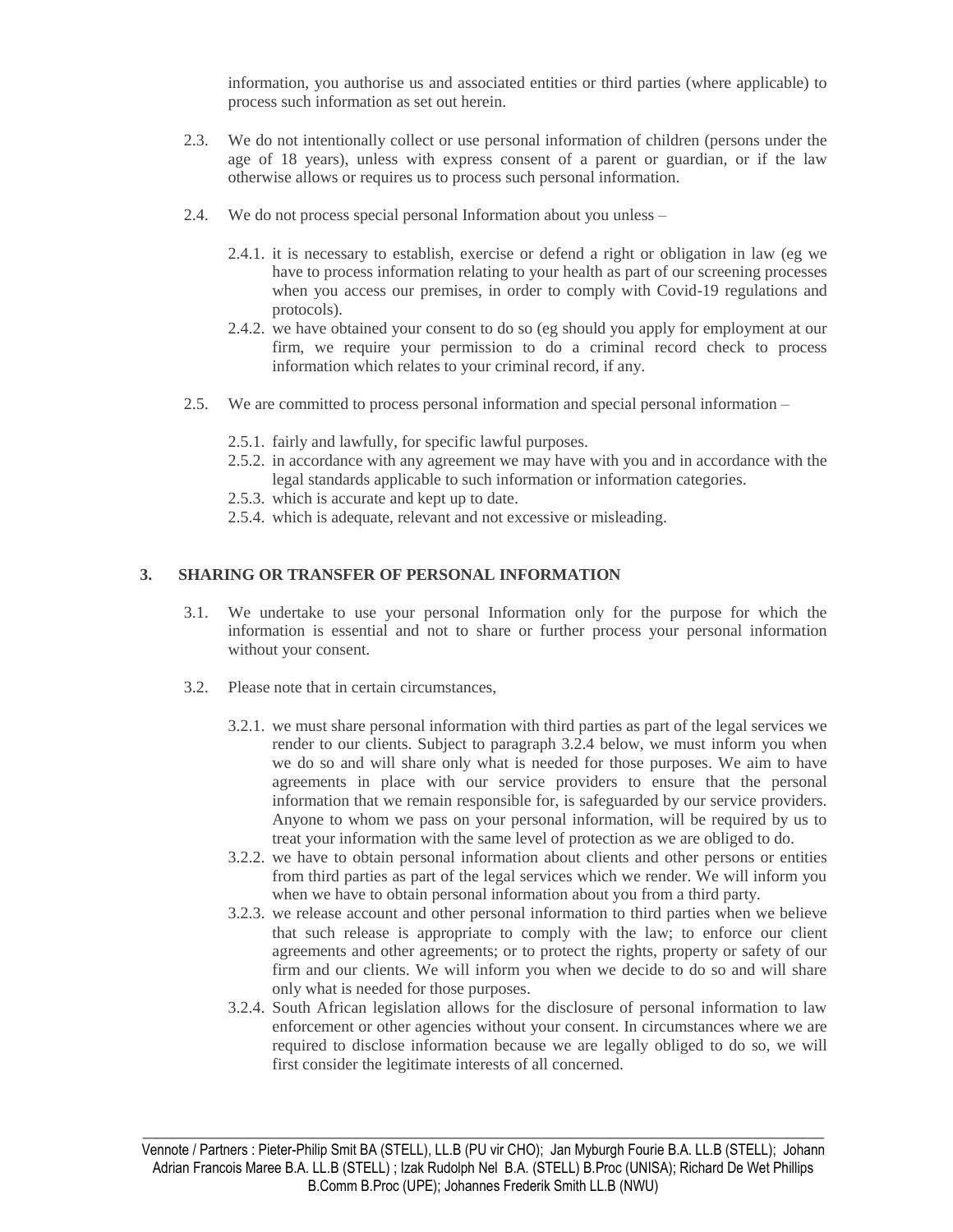3.3. We may need to transfer your personal information to another country for processing or storage of data or when it is otherwise required by virtue of the nature of the legal services rendered to you. This will be done only in limited circumstances and in strict adherence of the requirements of the POPI Act and other relevant legislation.

## **4. RETENTION OF PERSONAL INFORMATION**

- 4.1. We will retain your personal information for as long you permit us to do so and/or in accordance with the provisions of any applicable legislation.
- 4.2. Please note that we are obliged in law to retain documents containing personal information for at least seven years from the date of the last entry recorded in each particular book or other document of record or file.

## **5. SAFEGUARDING OF PERSONAL INFORMATION**

- 5.1. We are required to take reasonable measures to adequately protect all the personal information we hold and to avoid unauthorized access and use of such personal information. To comply with this requirement, we maintain reasonable industry-standard physical, electronic and procedural safeguards in respect of the personal information we collect, store, disclose and destruct.
- 5.2. Our written communication with clients and third parties occurs mostly via the internet. For this reason, we have implemented general accepted and up-to-date electronic communication safety measures. However, the internet is not entirely secure and therefore we cannot unconditionally guarantee the security of any information you provide to us via email, social media, or other communication platforms. Should you be particularly concerned about the safety of specific personal information you intend to send to us, you should liaise with your contact person at the firm regarding the appropriate communication platform to be used.
- 5.3. In the unlikely event that an information security breach in respect of your personal information should occur, we will inform you thereof. We will also investigate the security breach and will take all reasonable measures to limit any possible damage which may arise from such breach.

## **6. ACCESS TO AND AMENDMENT OF PERSONAL INFORMATION HELD BY US**

- 6.1. Our information officer is Mr. JF Smith, a partner of our firm. Please phone Mr Smith on 022 772 2072 or write to him at jandre@ppsmit.co.za if you:
	- 6.1.1. have any queries about this notice.
	- 6.1.2. need further information about our privacy practices.
	- 6.1.3. wish to request a copy of the personal information we hold in respect of yourself and the purpose for holding it. We will take all reasonable steps to confirm your identity before providing details of your personal information to you. There may be a reasonable charge for providing any information so requested.
	- 6.1.4. wish to amend, correct or destroy your personal information held by us. Please contact us to update your personal information whenever your details change.
- 6.2. If we do not respond to a request from yourself pertaining to your personal information to your satisfaction, you may lodge a complaint at the office of the Information Regulator at the following addresses:
	- 6.2.1. Website: https://www.justice.gov.za/inforeg/index.html

Vennote / Partners : Pieter-Philip Smit BA (STELL), LL.B (PU vir CHO); Jan Myburgh Fourie B.A. LL.B (STELL); Johann Adrian Francois Maree B.A. LL.B (STELL) ; Izak Rudolph Nel B.A. (STELL) B.Proc (UNISA); Richard De Wet Phillips B.Comm B.Proc (UPE); Johannes Frederik Smith LL.B (NWU)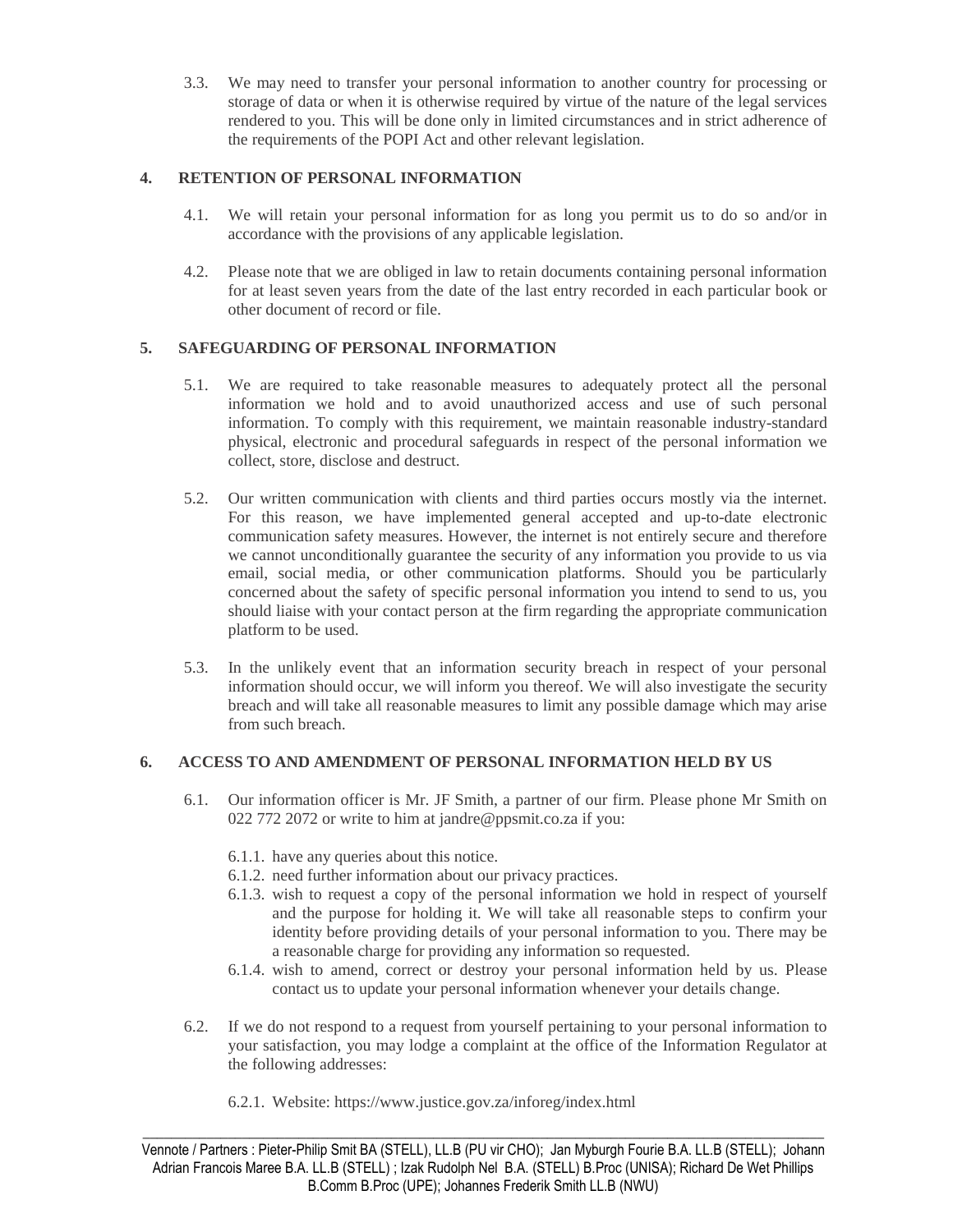- 6.2.2. Address: JD House, 27 Stiemens Street, Braamfontein, Johannesburg, 2001
- 6.2.3. Postal address: P.O Box 31533, Braamfontein, Johannesburg, 2017
- 6.2.4. Complaint email address: complaints.IR@justice.gov.za
- 6.2.5. General enquiry email address: inforeg@justice.gov.za.

#### **7. CHANGES TO THIS NOTICE**

7.1. We may amend our personal information practices and review this notice from time to time. Amendments will be communicated as necessary and will appear on our website.

#### **8. DEFINITIONS OF TERMS USED IN THIS NOTICE**

In this notice, the following terms and expressions, will have the meaning as assigned to them by the POPI Act:

- 8.1. Confidential information means any personal information, as defined in the POPI Act, and any other information or data of any nature, tangible or intangible, oral or in writing and in any format or medium, which by its nature or content is, or ought reasonably to be identifiable as confidential and/or is provided or disclosed in confidence to our firm.
- 8.2. Data subject is an individual or juristic person to whom personal information relates.
- 8.3. Electronic communication means any text, voice, sound or image message sent over an electronic communications network which is stored in the network or in the recipient's terminal equipment until it is collected by the recipient.
- 8.4. Information security breach is any incident:
	- 8.4.1. in which sensitive and/or protected and/or private and/or confidential information has been lost, disclosed, stolen, copied, transmitted, viewed, altered, destructed or otherwise used or processed in an unauthorised manner; or
	- 8.4.2. that results in the unauthorized access of information, applications, services, networks and/or devices by bypassing our firm's security mechanisms.
- 8.5. Personal information is Information relating to an identifiable, living, natural person, and where it is applicable, an identifiable, existing juristic person, including, but not limited to:
	- 8.5.1. information relating to the race, gender, sex, pregnancy, marital status, national, ethnic or social origin, colour, sexual orientation, age, physical or mental health, well-being, disability, religion, conscience, belief, culture, language and birth of the person;
	- 8.5.2. information relating to the education or the medical, financial, criminal or employment history of the person;
	- 8.5.3. any identifying number, symbol, e-mail address, physical address, telephone number, location information, online identifier or other particular assignment to the person;
	- 8.5.4. the biometric information of the person;
	- 8.5.5. the personal opinions, views or preferences of the person;
	- 8.5.6. correspondence sent by the person that is implicitly or explicitly of a private or confidential nature or further correspondence that would reveal the contents of the original correspondence;
	- 8.5.7. the views or opinions of another individual about the person; and
	- 8.5.8. the name of the person if it appears with other personal information relating to the person or if the disclosure of the name itself would reveal information about the person.

Vennote / Partners : Pieter-Philip Smit BA (STELL), LL.B (PU vir CHO); Jan Myburgh Fourie B.A. LL.B (STELL); Johann Adrian Francois Maree B.A. LL.B (STELL) ; Izak Rudolph Nel B.A. (STELL) B.Proc (UNISA); Richard De Wet Phillips B.Comm B.Proc (UPE); Johannes Frederik Smith LL.B (NWU)